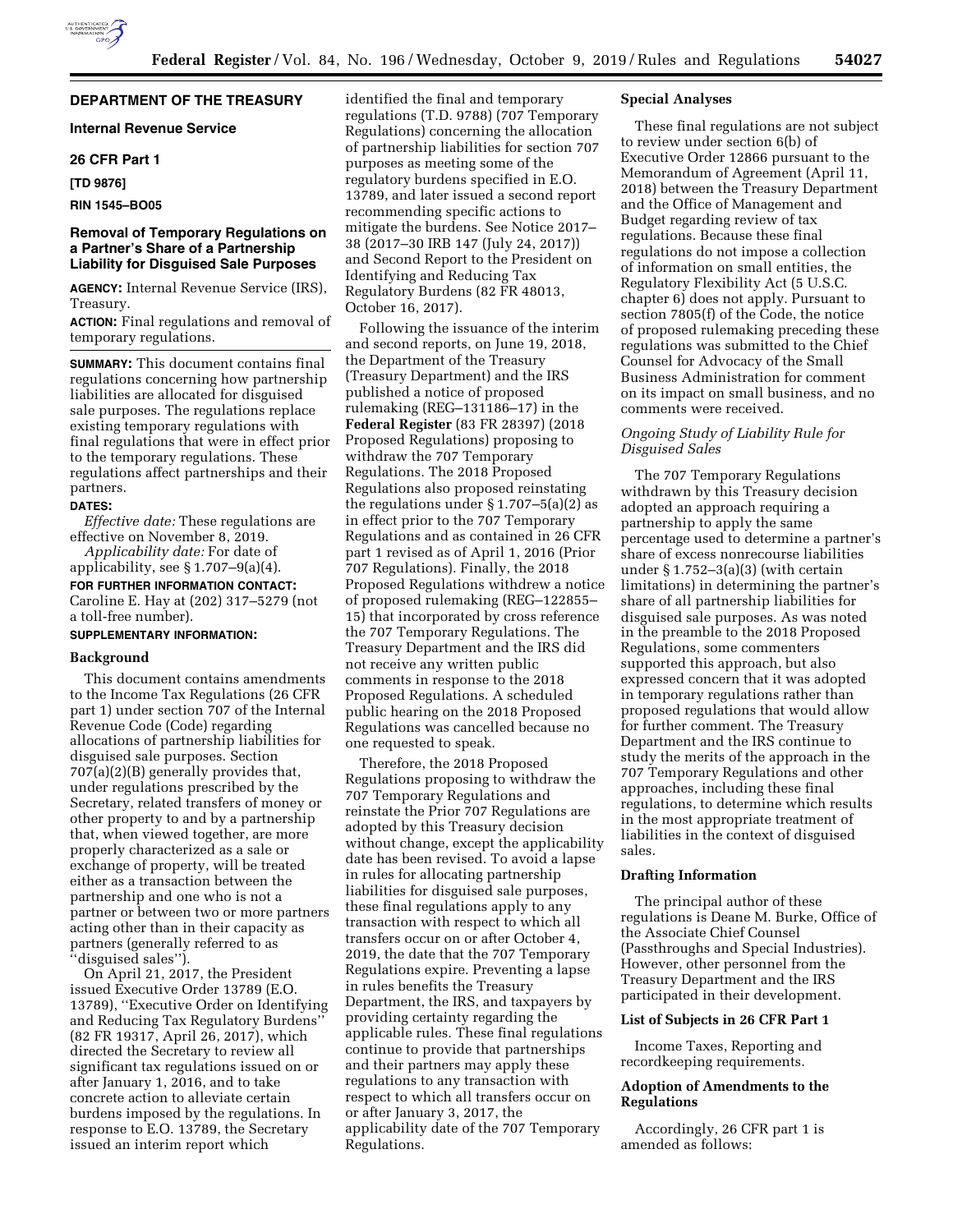#### **PART 1—INCOME TAXES**

■ **Paragraph 1.** The authority citation for part 1 continues to read in part as follows:

**Authority:** 26 U.S.C. 7805 \* \* \*

■ **Par. 2.** Section 1.707–5 is amended by:

■ 1. Revising paragraph (a)(2).

■ 2. Designating *Examples 1* through *13*  of paragraph (f) as paragraphs (f)(1) through (f)(13), respectively. ■ 3. Revising newly designated

paragraphs (f)(2) and (3).

■ 4. Removing the language ''*Example 5*'' in newly designated paragraph  $(f)(6)(i)$  and paragraph  $(f)(6)(ii)$ introductory text and adding the language ''paragraph (f)(5) of this section (*Example 5*)'' in its place. ■ 5. Revising newly designated paragraphs (f)(7) and (8).

■ 6. Removing the language "*Example 10*'' in newly designated paragraph (f)(11)(i) and adding the language ''paragraph (f)(10) of this section (*Example 10*)'' in its place.

The revisions read as follows:

#### **§ 1.707–5 Disguised sales of property to partnership; special rules relating to liabilities.**

 $(a) * * * *$ 

(2) *Partner's share of liability.* A partner's share of any liability of the partnership is determined under the following rules:

(i) *Recourse liability.* A partner's share of a recourse liability of the partnership equals the partner's share of the liability under the rules of section 752 and the regulations in this part under section 752. A partnership liability is a recourse liability to the extent that the obligation is a recourse liability under § 1.752– 1(a)(1) or would be treated as a recourse liability under that section if it were treated as a partnership liability for purposes of that section.

(ii) *Nonrecourse liability.* A partner's share of a nonrecourse liability of the partnership is determined by applying the same percentage used to determine the partner's share of the excess nonrecourse liability under § 1.752– 3(a)(3). A partnership liability is a nonrecourse liability of the partnership to the extent that the obligation is a nonrecourse liability under § 1.752– 1(a)(2) or would be a nonrecourse liability of the partnership under  $§ 1.752-1(a)(2)$  if it were treated as a partnership liability for purposes of that section.

- \* \* \* \* \*
- (f) \* \* \*

(2) *Example 2. Partnership's assumption of recourse liability encumbering transferred* 

*property*. (i) C transfers property Y to a partnership. At the time of its transfer to the partnership, property Y has a fair market value of \$10,000,000 and is subject to an \$8,000,000 liability that C incurred, immediately before transferring property Y to the partnership, in order to finance other expenditures. Upon the transfer of property Y to the partnership, the partnership assumed the liability encumbering that property. The partnership assumed this liability solely to acquire property Y. Under section 752 and the regulations in this part under section 752, immediately after the partnership's assumption of the liability encumbering property Y, the liability is a recourse liability of the partnership and C's share of that liability is \$7,000,000.

(ii) Under the facts of paragraph (f)(2)(i) of this section (*Example 2*), the liability encumbering property Y is not a qualified liability. Accordingly, the partnership's assumption of the liability results in a transfer of consideration to C in connection with C's transfer of property Y to the partnership in the amount of \$1,000,000 (the excess of the liability assumed by the partnership (\$8,000,000) over C's share of the liability immediately after the assumption (\$7,000,000)). See paragraphs (a)(1) and (2) of this section.

(3) *Example 3. Subsequent reduction of transferring partner's share of liability*. (i) The facts are the same as in paragraph (f)(2) of this section (*Example 2*). In addition, property Y is a fully leased office building, the rental income from property Y is sufficient to meet debt service, and the remaining term of the liability is ten years. It is anticipated that, three years after the partnership's assumption of the liability, C's share of the liability under section 752 will be reduced to zero because of a shift in the allocation of partnership losses pursuant to the terms of the partnership agreement. Under the partnership agreement, this shift in the allocation of partnership losses is dependent solely on the passage of time.

(ii) Under paragraph (a)(3) of this section, if the reduction in C's share of the liability was anticipated at the time of C's transfer, was not subject to the entrepreneurial risks of partnership operations, and was part of a plan that has as one of its principal purposes minimizing the extent of sale treatment under § 1.707–3 (that is, a principal purpose of allocating a large percentage of losses to C in the first three years when losses were not likely to be realized was to minimize the extent to which C's transfer would be treated as part of a sale), C's share of the liability immediately after the assumption is treated as equal to C's reduced share.

\* \* \* \* \*

(7) *Example 7. Partnership's assumptions of liabilities encumbering properties transferred pursuant to a plan*. (i) Pursuant to a plan, G and H transfer property 1 and property 2, respectively, to an existing partnership in exchange for interests in the partnership. At the time the properties are transferred to the partnership, property 1 has a fair market value of \$10,000 and an adjusted tax basis of \$6,000, and property 2 has a fair market value of \$10,000 and an adjusted tax basis of \$4,000. At the time

properties 1 and 2 are transferred to the partnership, a \$6,000 nonrecourse liability (liability  $1$ ) is secured by property 1 and a \$7,000 recourse liability of F (liability 2) is secured by property 2. Properties 1 and 2 are transferred to the partnership, and the partnership takes subject to liability 1 and assumes liability 2. G and H incurred liabilities 1 and 2 immediately prior to transferring properties 1 and 2 to the partnership and used the proceeds for personal expenditures. The liabilities are not qualified liabilities. Assume that G and H are each allocated \$2,000 of liability 1 in accordance with paragraph  $(a)(2)(ii)$  of this section (which determines a partner's share of a nonrecourse liability). Assume further that G's share of liability 2 is \$3,500 and H's share is \$0 in accordance with paragraph (a)(2)(i) of this section (which determines a partner's share of a recourse liability).

(ii) G and H transferred properties 1 and 2 to the partnership pursuant to a plan. Accordingly, the partnership's taking subject to liability 1 is treated as a transfer of only \$500 of consideration to G (the amount by which liability 1 (\$6,000) exceeds G's share of liabilities 1 and 2 (\$5,500)), and the partnership's assumption of liability 2 is treated as a transfer of only \$5,000 of consideration to H (the amount by which liability 2 (\$7,000) exceeds H's share of liabilities 1 and 2 (\$2,000)). G is treated under the rule in § 1.707–3 as having sold \$500 of the fair market value of property 1 in exchange for the partnership's taking subject to liability 1 and H is treated as having sold \$5,000 of the fair market value of property 2 in exchange for the assumption of liability 2.

(8) *Example 8. Partnership's assumption of liability pursuant to a plan to avoid sale treatment of partnership assumption of another liability*. (i) The facts are the same as in paragraph (f)(7) of this section (*Example 7*), except that—

(A) H transferred the proceeds of liability 2 to the partnership; and

(B) H incurred liability 2 in an attempt to reduce the extent to which the partnership's taking subject to liability 1 would be treated as a transfer of consideration to G (and thereby reduce the portion of G's transfer of property 1 to the partnership that would be treated as part of a sale).

(ii) Because the partnership assumed liability 2 with a principal purpose of reducing the extent to which the partnership's taking subject to liability 1 would be treated as a transfer of consideration to G, liability 2 is ignored in applying paragraph (a)(3) of this section. Accordingly, the partnership's taking subject to liability 1 is treated as a transfer of \$4,000 of consideration to G (the amount by which liability 1 (\$6,000) exceeds G's share of liability 1 (\$2,000)). On the other hand, the partnership's assumption of liability 2 is not treated as a transfer of any consideration to H because H's share of that liability equals \$7,000 as a result of H's transfer of \$7,000 in money to the partnership.

# \* \* \* \* \*

# **§ 1.707–5T [Removed]**

■ **Par. 3.** Section 1.707–5T is removed.